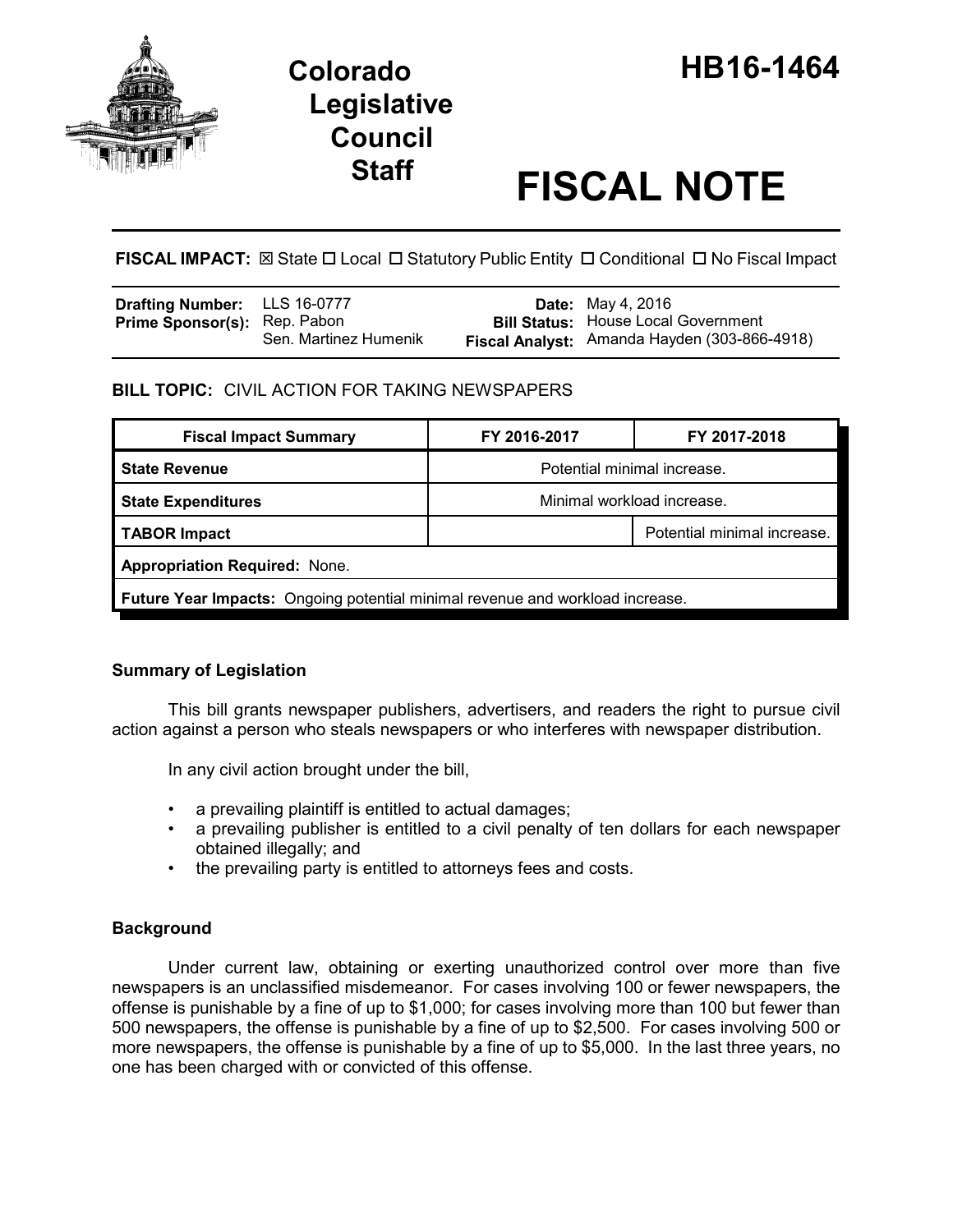# **HB16-1464**